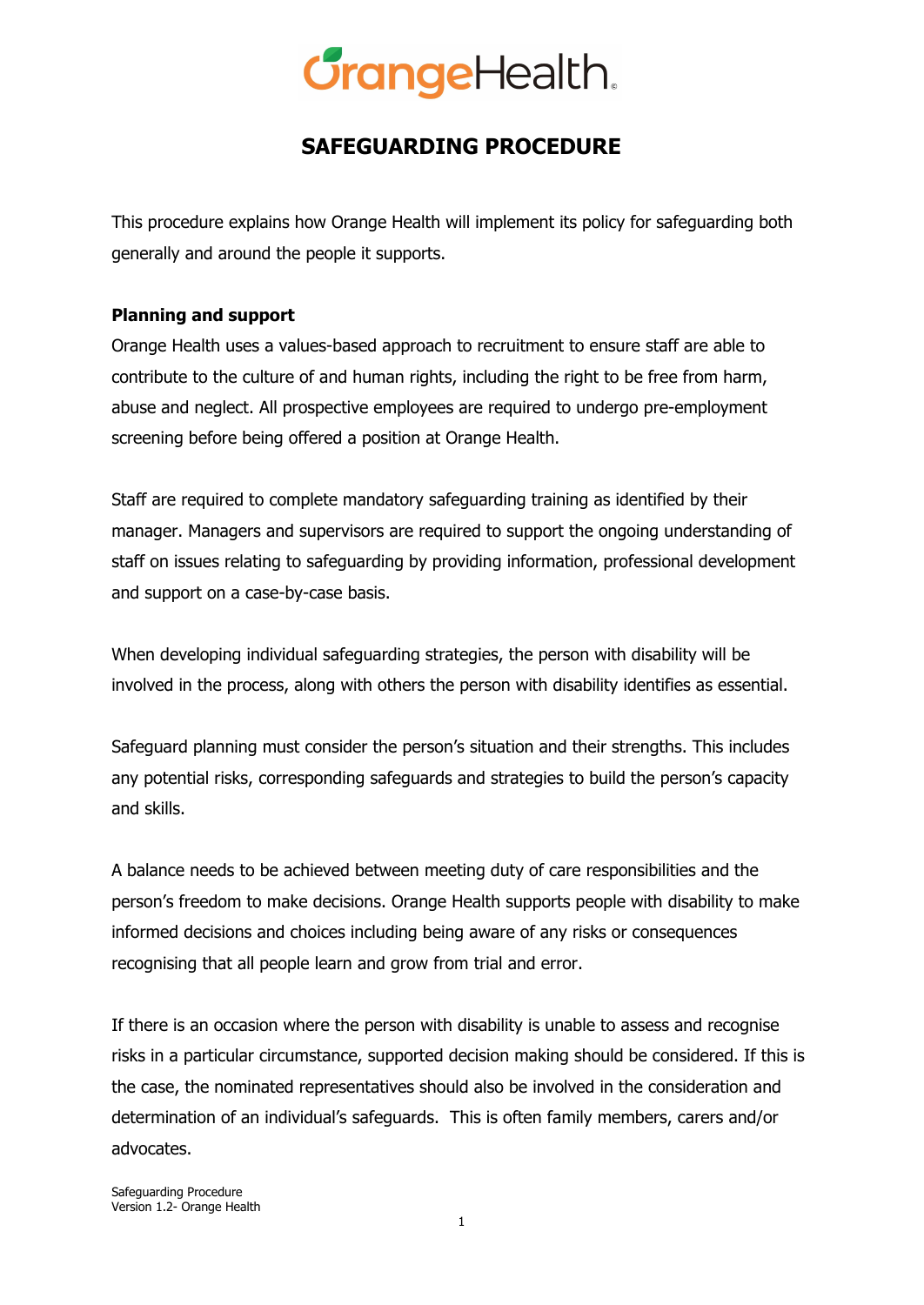During the intake process, Orange Health will ask questions to identify risks. If the client is deemed to be at risk because they live alone, use only one service provider and use only one support worker, Orange Health will take the following additional steps to ensure their safety.

- 1. Encourage them to use additional services and support workers
- 2. Provide them with information to make informed decisions
- 3. Respect their right not to engage additional providers and/or support workers

If the client chooses not to engage with additional services or support workers, Orange Health will

- 1. Maintain more regular contact by phone, email or zoom, with the client and any other informal support that they may have.
- 2. Conduct home visits at least every 6 months
- 3. Record all findings, discussions and home visits in the client file

Handover notes between staff or with other service providers should include formal advice of safeguarding requirements as part of Orange Health's duty of care, subject to any legal privacy considerations and the consent of the person with disability we support.

All staff are required to ensure detailed, accurate and up-to-date records and information are maintained for Orange Health to meet it's legal, contractual and mandatory reporting requirements. Orange Health relies on this information, and information from individuals, families, advocates and other key stakeholders to regularly monitor service delivery and inform service review. Information collection and analysis is undertaken to identify early warning signs for overall service improvement and identifies trends in practice and service delivery that could be improved.

Staff members must record any concerns in the individual progress notes and advise their manager. Refer to the incident reporting policy and procedure if an incident report is required. The Safeguards Commission must be notified within 24 hours of all serious incidents and Orange Health must follow the Commission's incident process.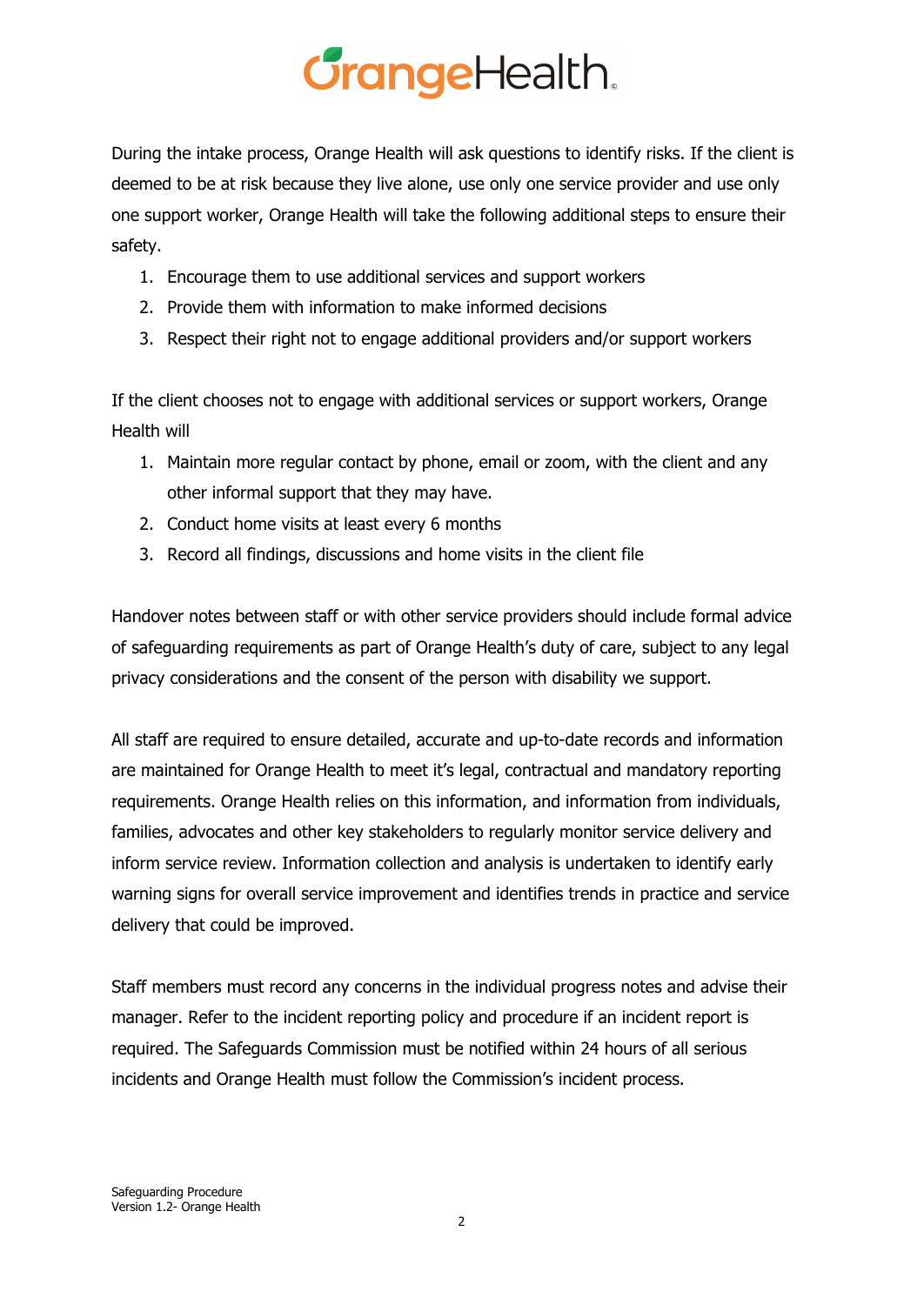Where an incident occurs, the CEO will make basic enquiries about the factual circumstances of a matter but will not undertake an investigation where the nature of the incident requires police to be notified.

Orange Health staff will advise the CEO immediately if there is a concern or allegation relating to abuse, neglect or exploitation.

#### **Responsibilities**

All staff are responsible for safeguarding the wellbeing and safety of people with disability in receipt of service from the organisation. Any staff member aware of any risk to a person with disability, whether that is a concern or a specific incident must report it immediately to their manager.

Managers must record any concern or allegation and follow the relevant procedure to minimise harm and prevent further occurrence or escalation.

The CEO is responsible for the implementation and monitoring of this procedure.

#### **Reporting**

Orange Health is mandated to report Serious Incidents. The CEO will complete and lodge a Serious Incident Report with the NDIS Quality and Safeguards Commission (https://www.ndiscommission.gov.au/).

#### **Reportable Incidents**

Reportable incidents are defined as a certain act or event that needs to have happened (or be alleged to have happened) in connection with the provision of supports or services. This includes the following.

| <b>Reportable Incident</b>                   | <b>Timeframe</b> |
|----------------------------------------------|------------------|
| The death of a person with disability        | 24 Hours         |
| Serious injury of a person with disability   | 24 Hours         |
| Abuse or neglect of a person with disability | 24 Hours         |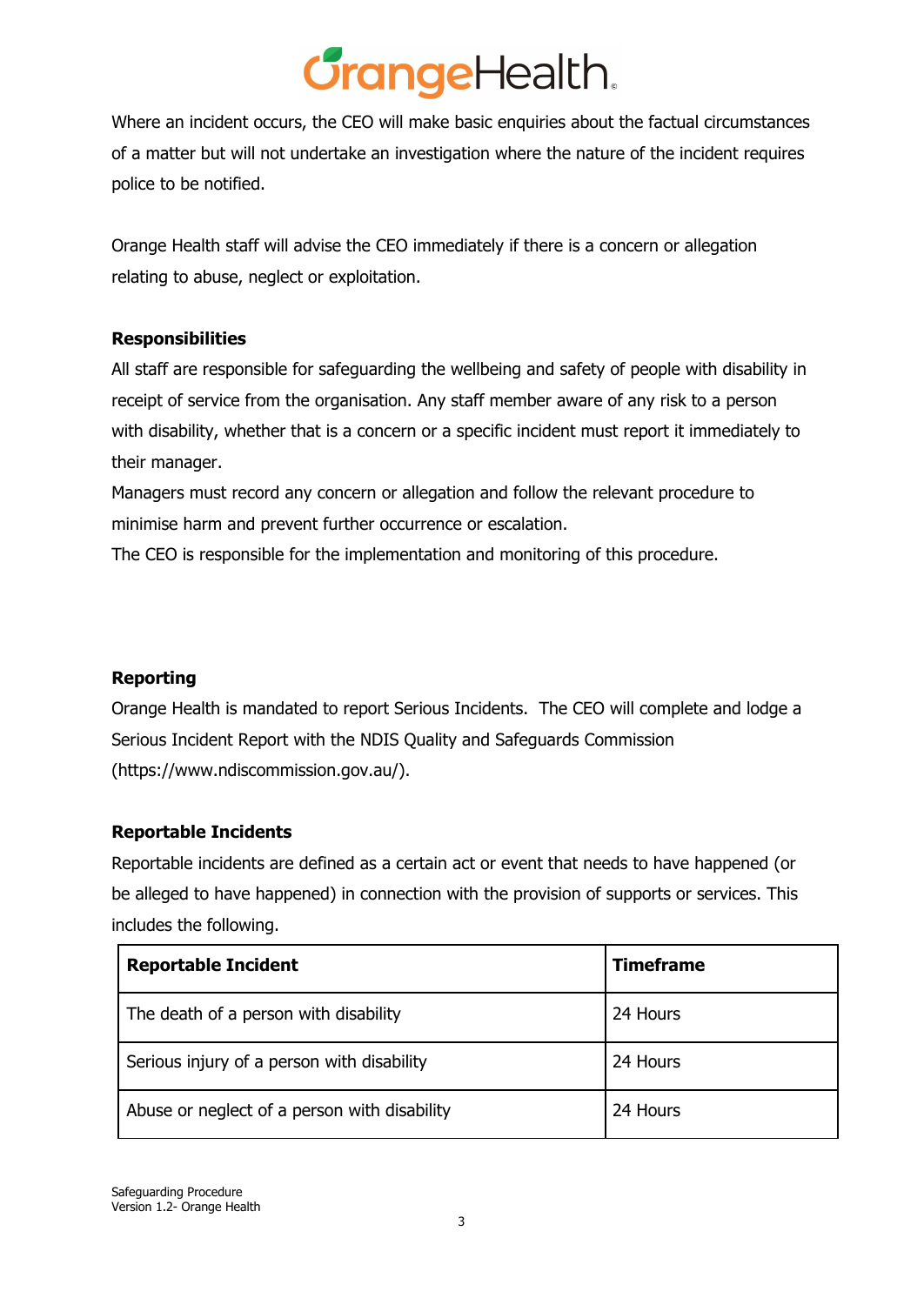| Unlawful sexual or physical contact with, or assault of, a<br>person with disability                                                                                                                                                                                                                                                                     | 24 Hours        |
|----------------------------------------------------------------------------------------------------------------------------------------------------------------------------------------------------------------------------------------------------------------------------------------------------------------------------------------------------------|-----------------|
| Sexual misconduct, committed against, or in the presence of,<br>a person with disability, including grooming of the person with<br>disability for sexual activity                                                                                                                                                                                        | 24 Hours        |
| Use of a restrictive practice in relation to a person with<br>disability where the use is not in accordance with an<br>authorisation (however described) of a state or territory in<br>relation to the person, or if it is used according to that<br>authorisation but not in accordance with a behaviour support<br>plan for the person with disability | 5 Business Days |

Orange Health must notify the NDIS Commission of all reportable incidents (including alleged reportable incidents) that occur (or are alleged to have occurred) in connection with the provision of NDIS supports or services delivered. Reporting is required even when you have acted and responded to incidents in accordance with your own incident management system.

Orange Health should use the NDIS Commission Portal 'My Reportable Incidents' page to notify and manage all reportable incidents. When notifying the NDIS Commission of a reportable incident, you must follow the set processes and provide the required information as set out on the 'My Reportable Incidents' page on the NDIS [Commission](https://www.ndiscommission.gov.au/providers/ndis-commission-portal) Portal.

The CEO will provide the Director with a report outlining any changes required in policy and/or practices to prevent similar incidents from occurring again.

#### **Review and evaluation**

Any time there are concerns or allegations about abuse, neglect or harm, once the risk or incident has been responded to, Orange Health will explore opportunities to reduce the risk of the same thing happening again. The CEO will engage with relevant stakeholders including the affected person, families, advocates and staff to identify any strategies, systems, process or practice improvements that could be applied.